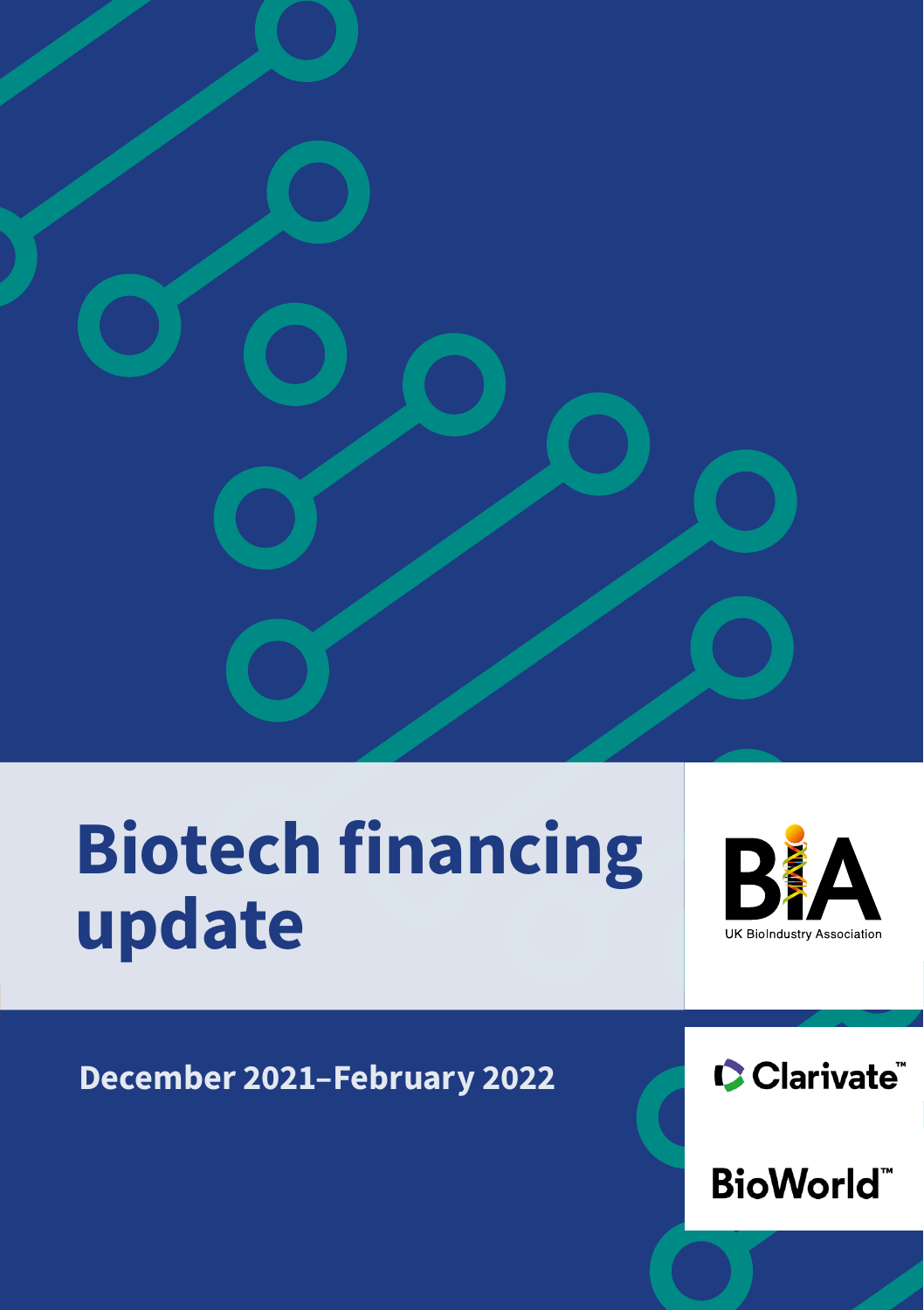# **Overall figures**

UK biotech companies continued to enjoy strong support from venture capital investors in the first quarter of 2022. £453m was raised, marking a record first quarter for private biotechs in the UK.

Overall, the UK biotech sector raised £481m between December 2021 and the end of February 2022. This is lower than in previous years as a result of low IPO and public follow-on activity. The suppressed public markets that overshadowed the second half of 2021 have persisted into 2022, resulting in just £28m invested in listed companies.



#### **UK biotech financing**

\* The dataset in this report covers the period from 1 December 2021 to 28 February 2022. It provides fundraising data based on the headquarters location of the company. Where fundraises weren't in pound sterling, the relevant exchange rate of the time was used. The data is provided by Clarivate and BioWorld, with additional data sourced from the London Stock Exchange and Pitchbook.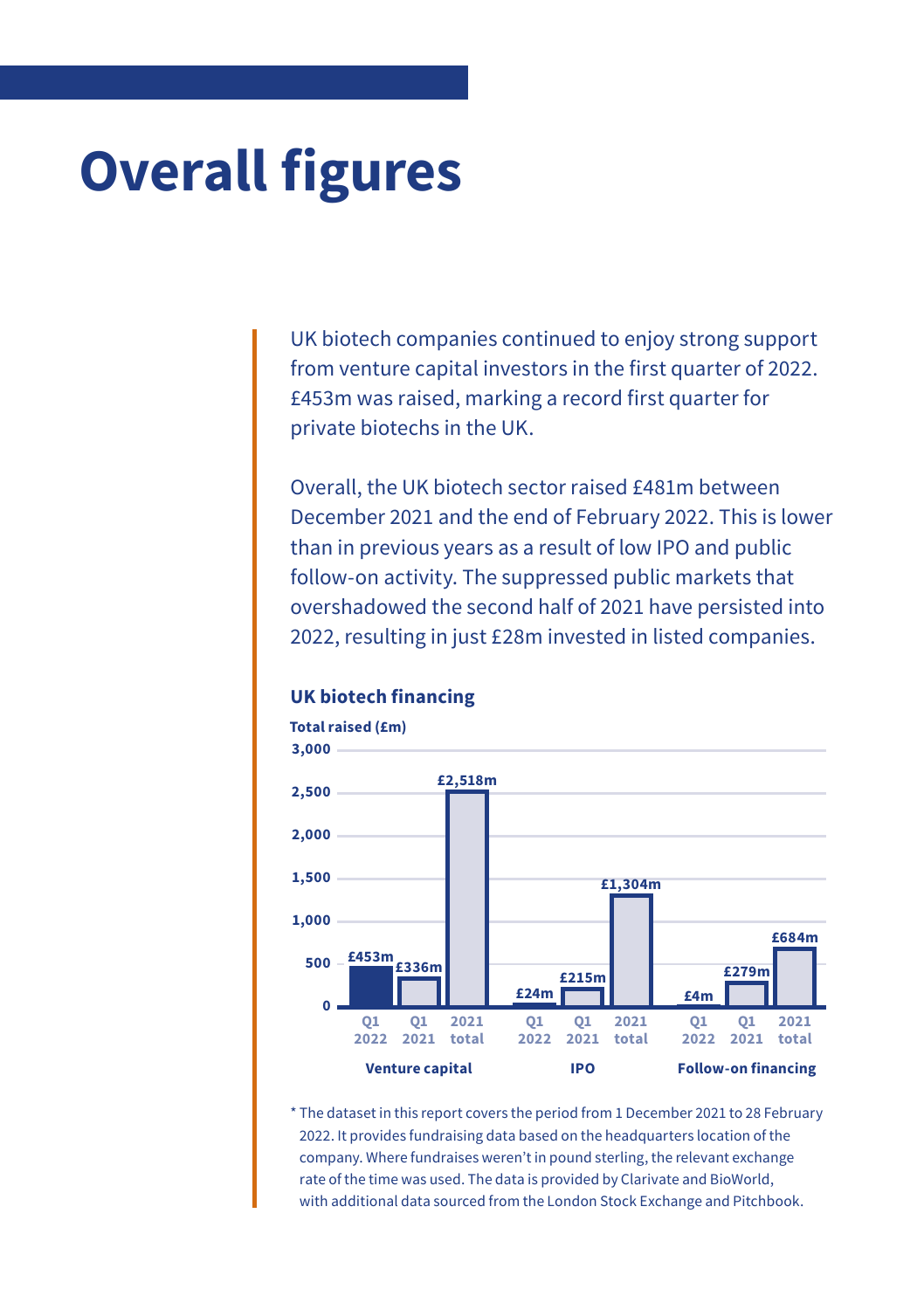## **UK venture capital**

UK biotechs secured a total of £453m in private capital in the three months to the end of February as global VC firms continued to deploy the record levels of capital they have raised in the past couple of years.

Early-stage companies attracted strong seed funding and some large Series A deals. Eight companies raised over £20m, with the cell and gene therapy manufacturer Ori Biotech topping the leader board at £74.5m.



#### **UK biotech VC deals by series**

#### **Top five UK biotech VC deals**

| <b>Company name</b>         | <b>Deal date</b> | <b>Round</b> | Value (£m) |
|-----------------------------|------------------|--------------|------------|
| Ori Biotech                 | 18/01/2022       | R            | 74.5       |
| bit.bio                     | 30/12/2021       | B            | 63.3       |
| AviadoBio                   | 02/12/2021       | А            | 59.6       |
| EyeBiotech                  | 22/02/2022       | А            | 48.4       |
| <b>Engitix Therapeutics</b> | 19/01/2022       |              | 42.4       |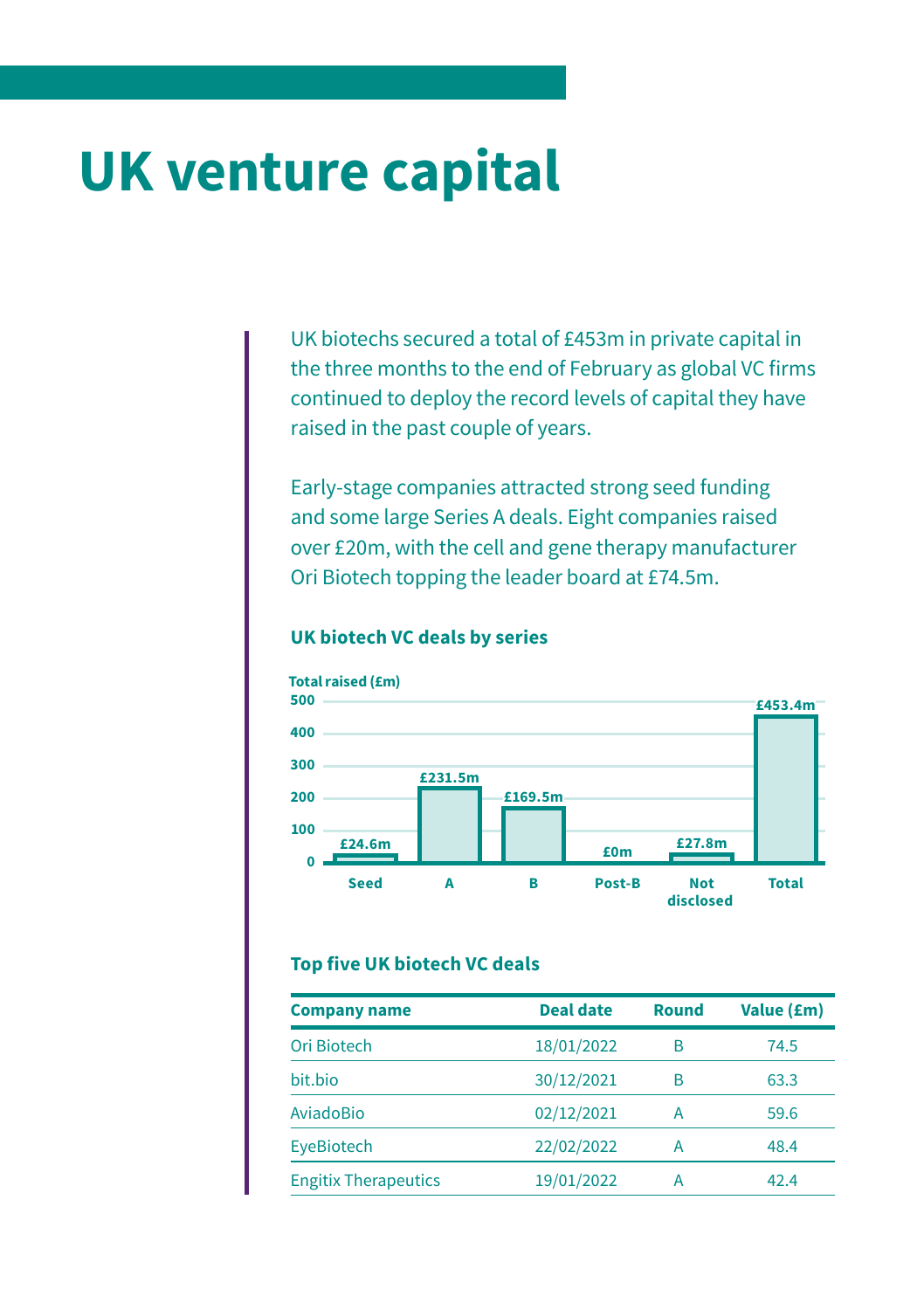## **International venture capital**

Globally, the biotech sector raised just over £5.5bn from venture and private sources, down from £7.2bn in the same period last year.

Contrary to this global picture, the UK and Europe overall saw increased investment compared to Q1 2021. The UK accounted for 33% of total European biotech VC financing.

US-based biotechs raised £3.3bn, down from £5bn in the same period last year and investment in Chinese biotechs halved from £1.1bn in Q1 2021 to just £553m in 2022.

### **International venture capital financings**

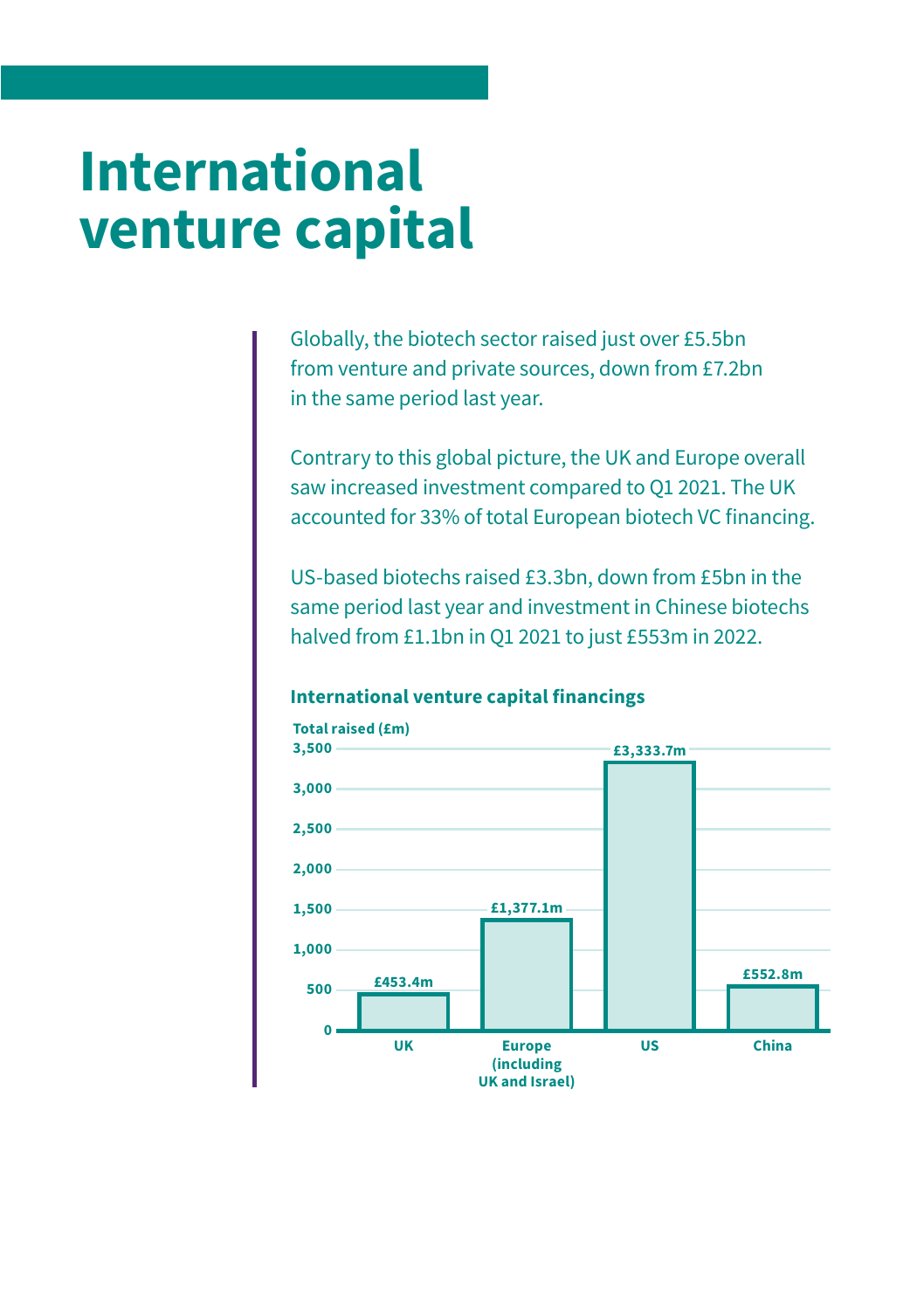## **UK IPOs**

Following a record year in 2021 for biotech listings, the public markets have cooled significantly. Despite this, two UK companies launched in what is usually a very quiet quarter for IPOs.

Glasgow-based TC Biopharm, a clinical-stage biopharmaceutical company focused on developing novel immunotherapy products, listed on NASDAQ raising £13m.

In the UK, life sciences tools company Aptamer Group launched on AIM, securing nearly £11m.

#### **IPOs by market**

| <b>Company name</b>         | <b>Date</b> | Market        | Value (£m) |
|-----------------------------|-------------|---------------|------------|
| <b>TC Biopharm Holdings</b> | 15/02/2022  | <b>NASDAO</b> | 13.0       |
| <b>Aptamer Group</b>        | 22/12/2021  | AIM           | 10.8       |
| Total                       |             |               | 23.8       |